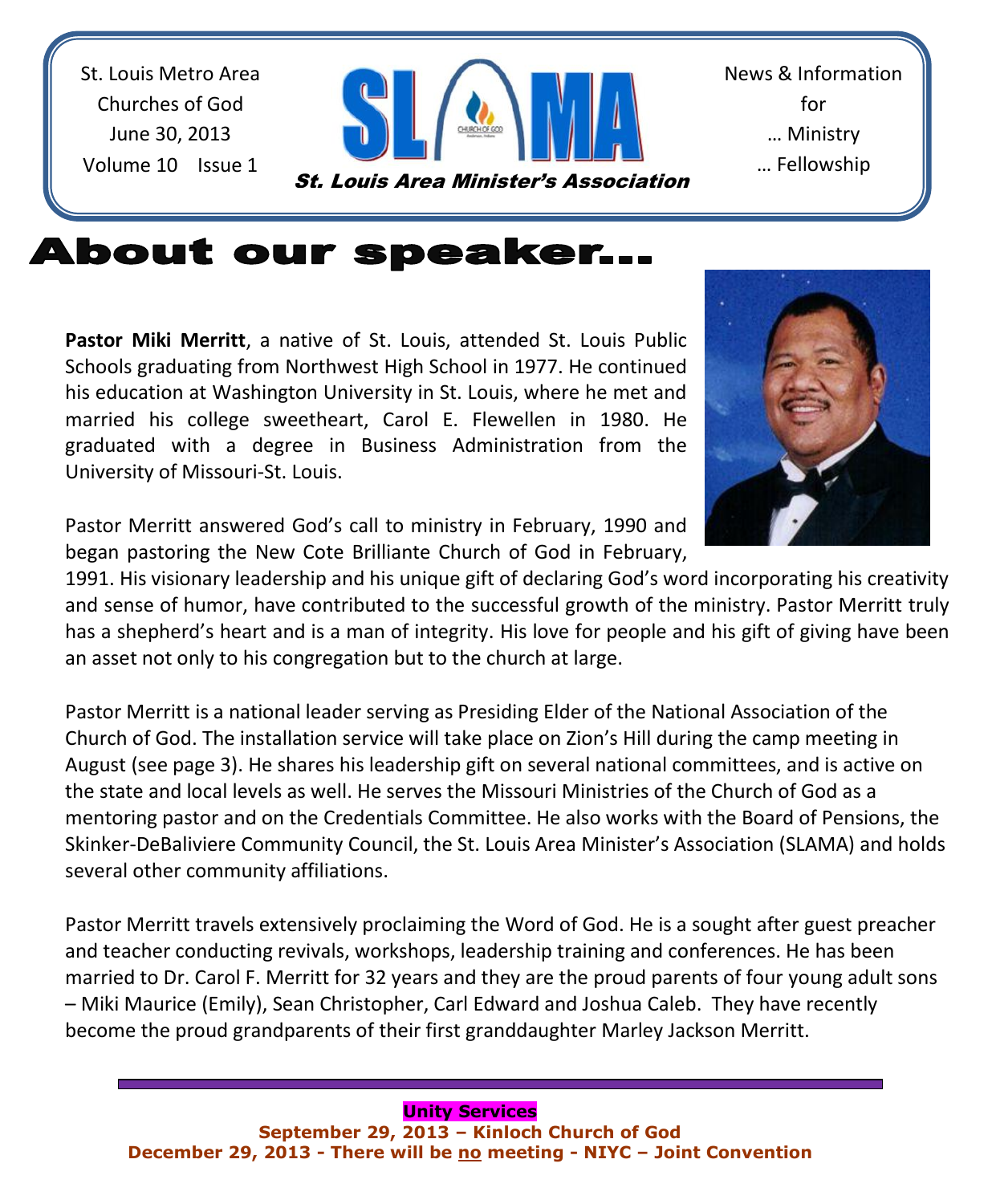

Meetings are held every fourth Monday of the month at 7:00pm at **Community Christ Fellowship Church of God** 121 Williams Blvd St. Louis, MO 63135

We're asking for all youth leaders or representatives from each church to participate in these meetings to assist in the planning and organizing of area youth

Visit MAYCOG on

### **PASTOR'S PRAYER FELLOWSHIP.**

The Pastor's Prayer Fellowship meetings are typically held the first Tuesday of every month. The time (AM or PM) is at the discretion of the host pastor. The next Pastor's fellowship prayer meeting will be held on **Tuesday, July 2nd, 2013** at **9:00am** at the following location:

### **Community Christ Fellowship Church of God** 121 Williams Blvd Hazelwood, MO 63135 314-522-1010 Host Pastor: Rev. Marilyn Stowers

### **UMBRELLA PRAYER MEETINGS**



The umbrella prayer group is a women's prayer circle that will greatly enhance your prayer life and spiritual growth. It is held every **third Saturday** at 8:00 am at the Richmond Heights COG, 7770 Dale Ave., Richmond Heights, MO 63117.

#### 314-781-7994.

#### **Coordinators:**

| Sis. Sallie Hatter     | 618-271-2214 |
|------------------------|--------------|
| Rev. Willie Stevens    | 314-653-2542 |
| Sis. Janna Sue Stowers | 314-388-2464 |

**The Gathering Place Church of God Fairview Heights, IL and Fireworks Station Church of God East St. Louis, IL Merge**

On June 2, 2013, The Gathering Place Church of God (Rev. Bill Strawn) located at 5500 Old Collinsville Rd., in Fairview Heights and the Fireworks Station Church of God (Rev. Fred Wright) held its first service as a combined congregation. We applaud this merger and the obedience of the leaders in following God's plan. Please pray for these congregations as they move towards becoming the multi-cultural congregation that God plans for them to be.

#### **CHURCH OF GOD UNITY PICNIC**



**WHEN:** August 17, 2013  **TIME:** 9:00am – 4:00pm  **WHERE:** Tiemeyer Park 3311 Asbhy Rd

St. Ann, MO 63074

**Contact person:** Pastor Nelson 618-271-4775

Donations are being accepted and volunteers are always needed.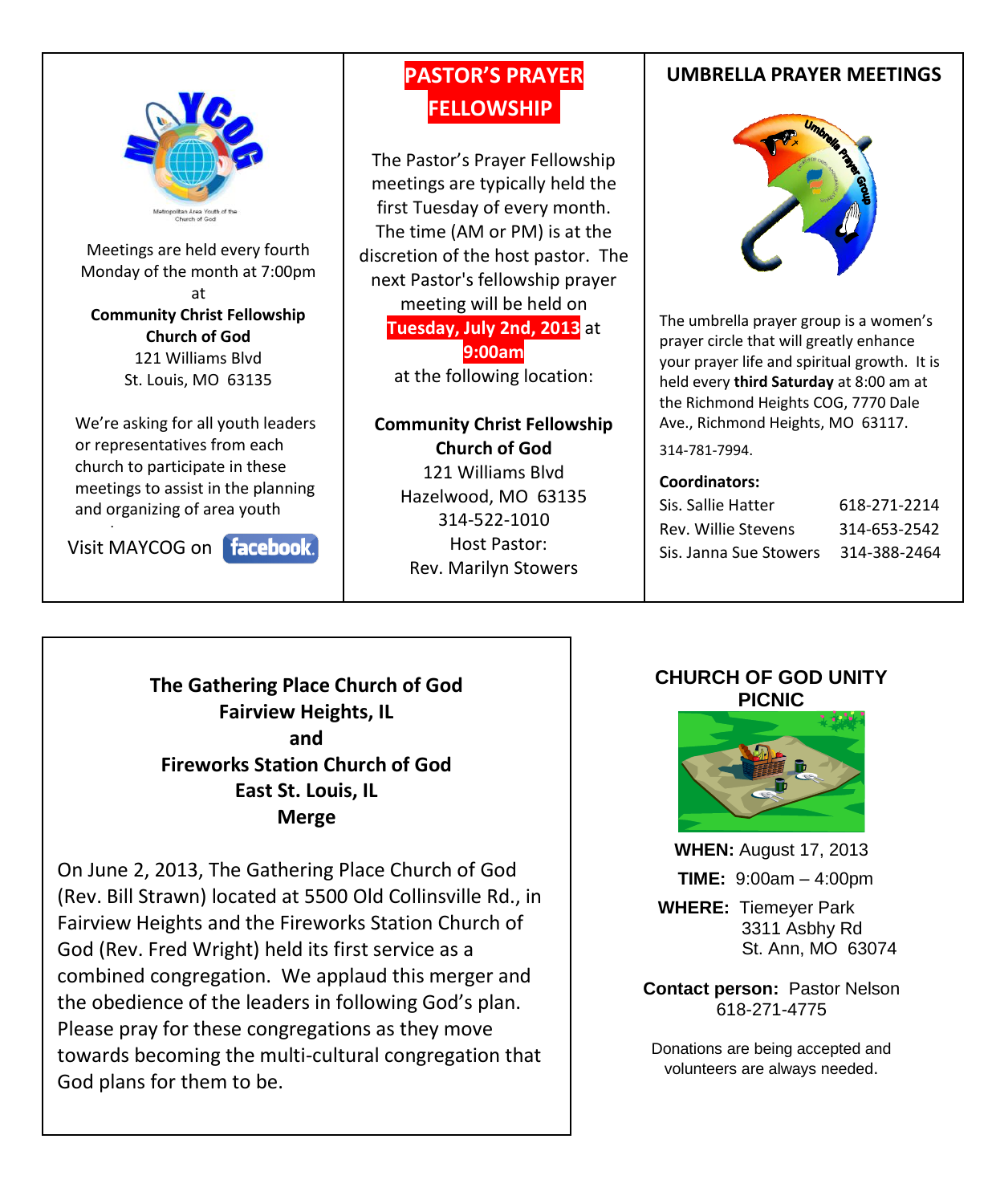

Travel to West Middlesex, PA via motor coach (August 8 -11) to the Annual Camp Meeting of the National Association of the Church of God and witness the installation of Elder Miki Merritt as he is installed as Presiding Elder. For more information you may call Rhonda Burgett at 314-913-4069, Kathy Caldwell at 314-358-1947 or go t[o www.burgett](http://www.burgett-travel.com/)[travel.com.](http://www.burgett-travel.com/)